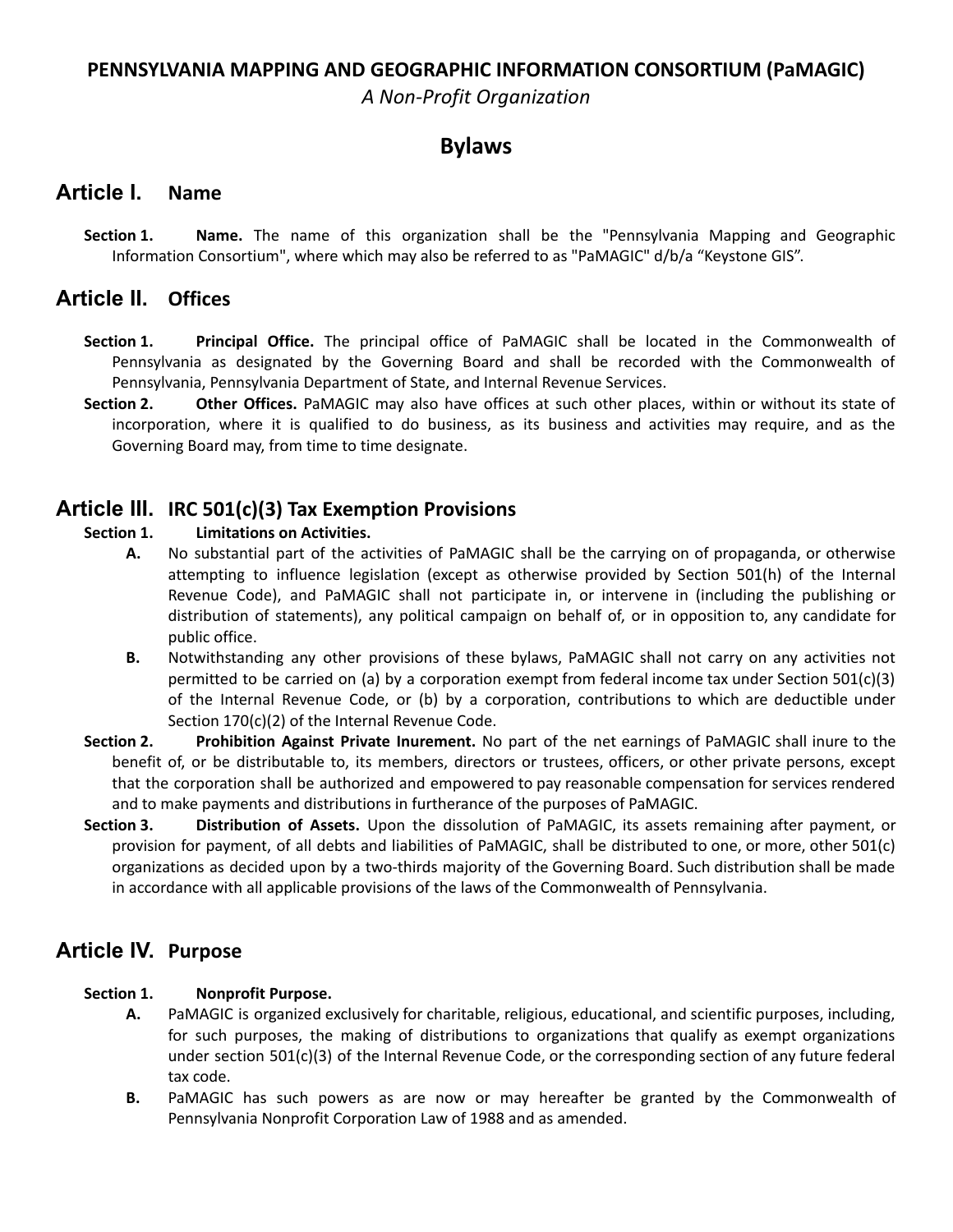- **C.** Notwithstanding any other provision of these articles, PaMAGIC shall not, except to an insubstantial degree, engage in any activities or exercise any powers that are not in furtherance of the purposes of this corporation.
- **Section 2. PaMAGIC Purpose.** To provide leadership, coordination, and guidance to enhance the development, use and access to spatial information and related services in Pennsylvania.

## **Article V. Membership**

- **Section 1. Members.** The organization may have "members" as used in the colloquial sense, but will not have legal members as the term is used under Pennsylvania law. Membership shall be open to any individual or organizations (see Article V, Section 2.C.) who use, or have an interest in the use of, geographic information systems, mapping and cartography, and related geospatial technologies and sciences and reside in the Commonwealth of Pennsylvania, or work for a company, or organization located in the Commonwealth of Pennsylvania, or attend an educational institution in the Commonwealth of Pennsylvania.
- **Section 2. Membership Categories.** Membership categories shall be determined by the Governing Board, which will review the categories on an annual basis.
	- **A. Student Membership.** This membership category includes any active full-time or part-time student enrolled in an institution of learning in the Commonwealth of Pennsylvania, including graduate students. Any student who is actively working in the geospatial industry and whose company or organization is subsidizing their education is not eligible for Student Membership and should instead pursue a General Membership.
	- **B. General Membership.** This membership category includes any individual who is a resident of the Commonwealth of Pennsylvania, or who conducts business in the Commonwealth of Pennsylvania.
	- **C. Organization Membership.** Any group of 10 or more individuals who represent another organization.

#### **Section 3. Membership Term and Fees.**

- **A.** The Membership Term shall be one-year starting at the date when a member's or organization's application is approved; however, exceptions may be made for student membership categories.
- **B.** Membership Fees will be assessed for all members, including Directors, to defray the cost of PaMAGIC general business, communications (website, social media, correspondence, newsletters, special mailings, etc.), and other overhead expenses associated with maintaining a non-profit organization.
- **C.** The Governing Board shall determine the Membership Fees and renewal grace periods, which will be reviewed annually, and agreed upon by a majority vote of directors.
- **Section 4. Member Rights and Privileges.** Only active Student, General, and colloquial members of an Organization with organizational membership (see Article V, Section 2.C.) will be given full membership benefits, and may attend formal meetings of PaMAGIC.
- **Section 5. Involvement.** All Members are expected and encouraged to be involved in PaMAGIC activities, including but not limited to maintaining their personal member profile on the PaMAGIC website, assisting the Governing Board and other members upon request, participating in Committees, and helping with events and programs.
- **Section 6. Membership Termination.** Any Member may resign in writing to the President at any time, but no refund will be issued. Any member who has not renewed their membership will be automatically removed as a member.

## **Article VI. Directors, Student Representatives, and Associates**

**Section 1. Directors.** The business, property, and affairs of PaMAGIC shall be managed by the directors of the Governing Board (also referred to as 'the Board' or 'the Board of Directors') which shall promulgate rules and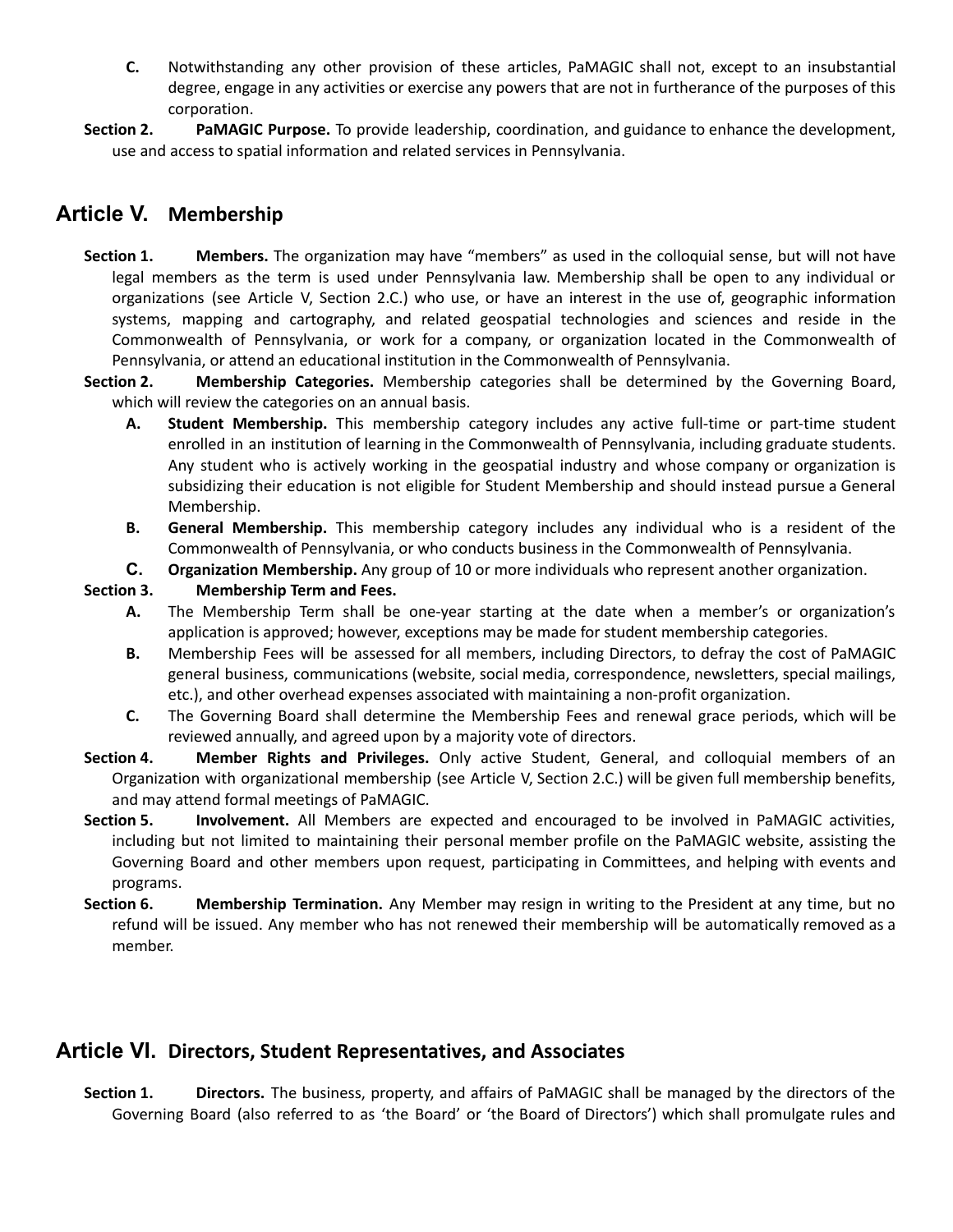regulations for the conduct of the affairs of PaMAGIC consistent with the laws of the Commonwealth of Pennsylvania, the Nonprofit Corporation Law of 1988, and these Bylaws.

- **A. Powers.** In addition to the foregoing, the Governing Board shall have power to:
	- **1.** Make decisions regarding business activities, initiatives, property, and finances of PaMAGIC;
	- **2.** Establish Committees as necessary in accordance with the bylaws;
	- **3.** Fill vacancies between elections on the Governing Board in accordance with the bylaws;
	- **4.** Appoint and remove or suspend any members, board members (between elections), assistants, managers, agents, or employees of PaMAGIC, at their discretion and with or without cause, and determine duties and compensation, if any, of said persons.
- **B. Duties.** It shall be the duty of the directors on the Governing Board to:
	- **1.** Perform any and all duties imposed on them collectively or individually by law, by articles of incorporation, by articles of organization, or by these bylaws;
	- **2.** Appoint and remove, employ and discharge, and, except as otherwise provided in these bylaws, prescribe the duties and fix the compensation, if any, of all directors, agents, associates, and representatives of PaMAGIC;
	- **3.** Supervise all directors, officers, associates, agents, and employees of the corporation to assure that their duties are performed properly;
	- **4.** Meet at such times and places as determined by a two-thirds majority vote of the board of directors at the first meetings in January, May, and June, with at least a two-thirds majority attendance to meet quorum;
	- **5.** Register their addresses and contact information with the secretary of PaMAGIC, and notices of meetings mailed, or sent through electronic correspondence to them at such addresses and contacts shall be valid notices thereof;
	- **6.** Manage the overall activities of PaMAGIC proper safekeeping of its assets and provide advice and guidance in any subject brought up to the board either during regular meetings or in informal settings. Directors are expected to behave accordingly within the community and become a source of positive information for the community with respect to PaMAGIC activities.
- **C. Qualifications.** Directors must:
	- **1.** Be an active PaMAGIC Member in good standing. See Article V;
	- **2.** Reside in the Commonwealth of Pennsylvania, or work for a company, or organization located in the Commonwealth of Pennsylvania, or attend an educational institution in the Commonwealth of Pennsylvania.
- **D. Number.** PaMAGIC will be governed by a twelve (12) person Governing Board.
- **E. Nomination and Election.** Prospective directors will be nominated, or self-nominated, through the Governance Committee from PaMAGIC active members and elected during a meeting of the Board of Directors by a greater than half majority.
- **F. Terms.**
	- **1. Term Length.** The term length for each elected Governing Board member is three years beginning July 1 of the election year and ending June 30 of the third year. Director terms shall be staggered and alternate such that three (3) or four (4) Board member positions are filled each year, which is intended to provide continuity in the governance of PaMAGIC.
	- **2. Term Limit.** A Board member is limited to two consecutive Terms, but there shall be no lifetime term limit. After two consecutive Terms, a board member must wait one year before they can be nominated for the Governing Board again.
- **G. Compensation.** Directors shall serve without compensation. In addition, they shall be allowed reasonable advancement or reimbursement of expenses incurred in the performance of their duties. Any payments to directors shall be approved in advance in accordance with PaMAGIC's conflict of interest policy, as set forth in Article XI of these bylaws.
- **H. Place of Meetings**. Meetings shall be held virtually, or at such other places as may be designated from time to time by resolution of the Governing Board.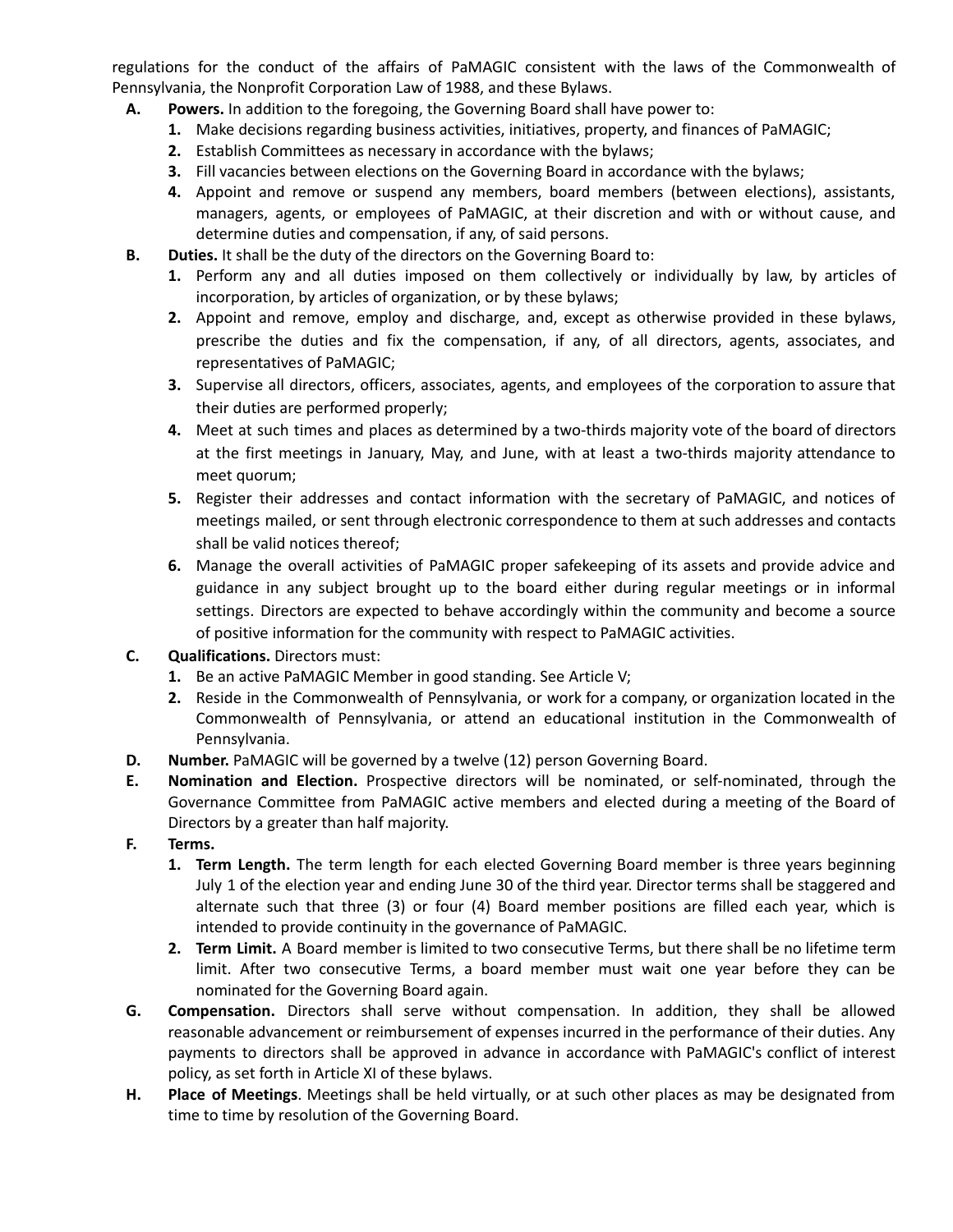- **I. Regular Meetings.** Regular meetings of directors shall occur fortnightly, unless such day falls on a legal holiday, in which event the regular meeting shall be held at a set date and time determined by the directors by majority vote. A regular meeting can be canceled by a majority vote of the board.
- **J. Special Meetings.** Special meetings of the Governing Board may be called by the chairperson of the board, the president, the vice president, the treasurer, the secretary, by any two directors, or, if different, by the persons specifically authorized under the laws of the Commonwealth of Pennsylvania to call special meetings of the board.
- **K. Notice of Meetings.** Unless otherwise provided by these bylaws, or provisions of law, the following provisions shall govern the notice for meetings of the Governing Board.
	- **1. Regular Meetings.** No notice need be given of any regular meeting of the Governing Board, unless the scheduled date/time has been altered by majority vote, or due to legal holidays.
	- **2. Special Meetings.** At least one week (7 days) prior notice shall be given by the secretary of PaMAGIC to each director of each special meeting of the board. Such notice may be oral or written, may be given personally, by first class mail, by telephone, digitally by electronic correspondence (e-mail), or by facsimile machine, and shall state the place, date, and time of the meeting and the matters proposed to be acted upon at the meeting.
	- **3. Emergency Meetings.** In the case of an emergency, any PaMAGIC member, or board member, or committee may recommend the need for an emergency meeting to the chairperson of the board, or their appointee, who will determine if an emergency meeting must be called. At least one day (24 hours) prior notice shall be given by the secretary of PaMAGIC to each director of the emergency meeting of the board. Such notice may be oral or written, may be given personally, by first class mail, by telephone, digitally by electronic correspondence (e-mail), or by facsimile machine, and shall state the place, date, and time of the meeting and the emergency matters proposed to be acted upon at the meeting.
- **L. Quorum for Meetings.** A quorum shall consist of a two-thirds majority of the directors of the Governing Board, with at least two executive board members (officers; see Article VI). Except as otherwise provided under these bylaws, or provisions of law, no business shall be considered by the board at any meeting at which the required quorum is not present, and the only motion that the chairperson shall entertain at such meeting is a motion to adjourn.
- **M. Majority Action as Board Action.** Every act or decision done or made by a majority of the directors present at a meeting duly held at which a quorum is present is the act of the Governing Board, unless these bylaws, or provisions of law require a greater percentage or different voting rules for approval of a matter by the board.
- **N. Conduct of Meetings.** Meetings of the Governing Board shall be presided over by the chairperson of the board (President; Article XX), or, if no such person has been so designated, or in their absence, the president of PaMAGIC, or in their absence, by a chairperson chosen by a majority of the directors present at the meeting. The secretary of the organization shall act as secretary of all meetings of the board, provided that, in their absence, the presiding officer shall appoint another person to act as secretary of the meeting. Meetings shall be governed by Robert's Rules of Order, or follow protocols and rules as prescribed by the president/chair, insofar as such rules are not inconsistent with or in conflict with these bylaws, or with provisions of law.
- **O. Vacancies.** Vacancies on the Governing Board shall exist (1) on the death, resignation, or removal of any director, and (2) whenever the number of authorized directors is increased. Any director may resign effective upon resignation offered in writing to, or verbally at any meeting (recorded in the minutes and treated as an effective resignation) in the presence of the chairperson of the board, the president, the secretary, or the Governing Board, unless the notice specifies a later time for the effectiveness of such resignation. Directors may be removed from office, with or without cause, as determined by a simple majority vote of the remaining directors. Unless otherwise prohibited by these bylaws, or provisions of law, vacancies on the board may be filled by approval of the Governing Board. If a Board member is up for removal by vote, the Board member will be given an opportunity to justify the situation before a final vote is taken. If the Board member is removed, the Board shall appoint someone else to fill the position in accordance with these bylaws. If the number of directors then in office is less than a quorum, a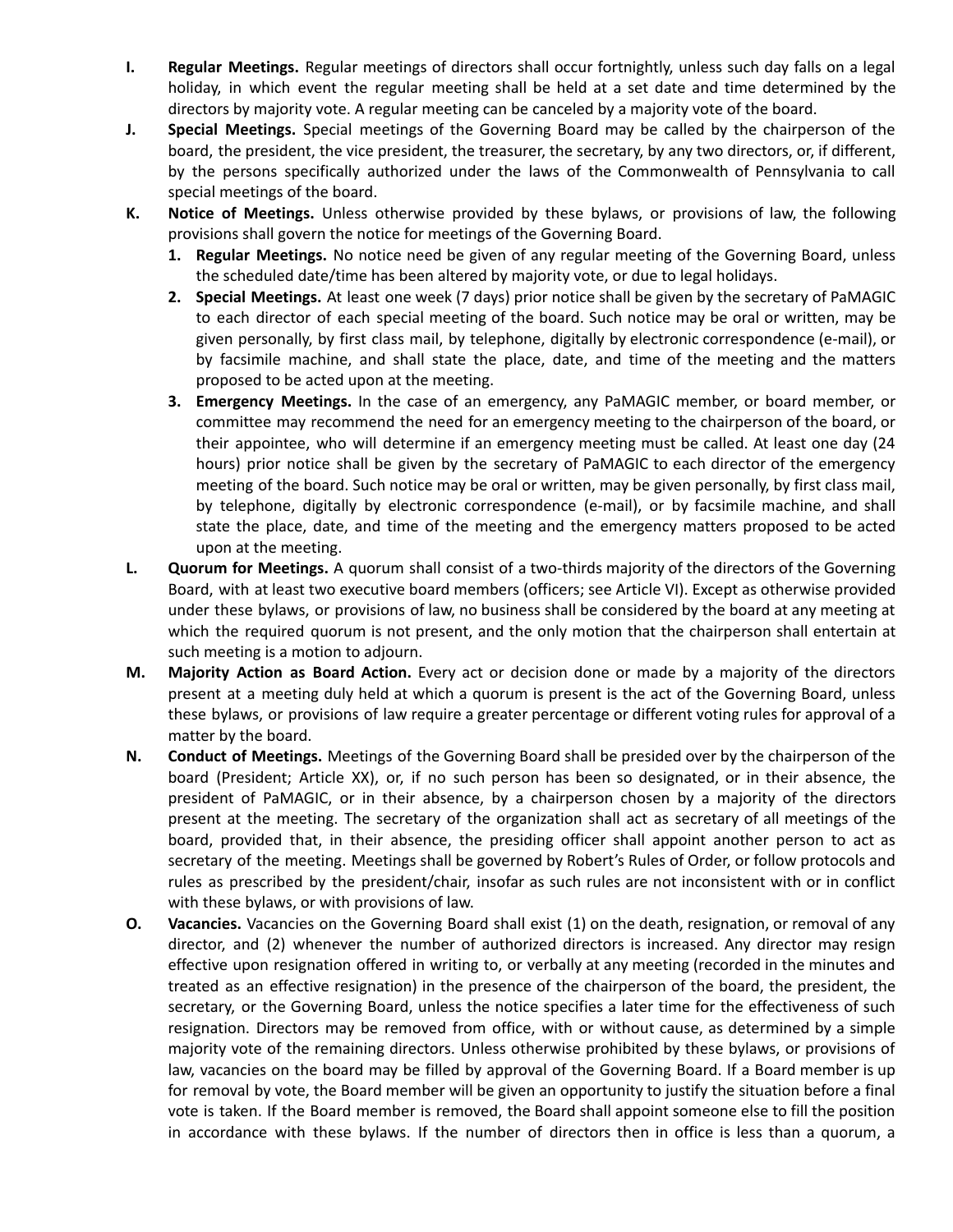vacancy on the board may be filled by approval of a majority of the directors then in office or by a sole remaining director. A person elected to fill a vacancy on the board shall hold office until the next election of the Governing Board, as determined by the chairperson, or until their death, resignation, or removal from office.

**P. Insurance for Corporate Agents.** Except as may be otherwise provided under provisions of law, the Governing Board may adopt a resolution authorizing the purchase and maintenance of insurance on behalf of any agent of PaMAGIC (including a director, officer, employee, or other agent of the corporation) against liabilities asserted against or incurred by the agent in such capacity or arising out of the agent's status as such, whether or not the corporation would have the power to indemnify the agent against such liability under the articles of incorporation, these bylaws, or provisions of law.

**Section 2. Student Liaisons.** Additionally, there may be up to two non-voting Student Liasons on the Governing Board to act as advisors for issues concerning students.

- **A. Qualifications.** Student Liaisons must be an active PaMAGIC Student Member in good standing (see Article IV).
- **B. Nomination and Election**. Student Liaisons will be nominated, or self-nominated, through the Governance Committee from PaMAGIC active members and elected by a majority vote of the Governing Board.

### **C. Terms.**

- **1. Term Length.** The term length for a Student Liaison shall be one (1) year from the date of election.
- **2. Term Limit.** A student Liaison can serve no more than two (2) consecutive terms. After two consecutive Terms, a member must wait one year before they can be nominated as a Student Liaison again.
- **D. Compensation.** Student Liaisons shall serve without compensation. In addition, they shall be allowed reasonable advancement or reimbursement of expenses incurred in the performance of their duties. Any payments to Student Liaisons shall be approved in advance in accordance with PaMAGIC's conflict of interest policy, as set forth in Article XII of these bylaws.

**Section 3. Associates.** As needed, the Governing Board may create and appoint voluntary or paid Associate positions to help with PaMAGIC day-to-day business, or to act as a representative of PaMAGIC. These positions are meant to further PaMAGIC's mission and business activities in focused areas or needs. The following guidelines shall be adhered to when creating and appointing Associate positions:

- **A.** Associate positions must have a job description with clear responsibilities and term limits;
- **B.** Announcements of any Associate positions must be made to the PaMAGIC membership;
- **C.** Nominations, including self-nominations, or applications shall be open to any PaMAGIC member in good standing, and will be collected and reviewed by the Board;
- **D.** A Selection Committee of at least three Board members may be established by the President who will summarize and recommend a nominee or applicant to fill the Associate position, but is not required;
- **E.** Final selection of a nominee or applicant to fill the Associate position shall be by majority vote of the Board.

# **Article VII. Officers**

- **Section 1. Designation of Officers.** The officers of PaMAGIC shall be a President, Vice President, Treasurer, Secretary, and Past-President (*ex-officio*). Such additional officers may be elected as needed from time to time as determined by the Governing Board. PaMAGIC will also have a chairperson of the board, whose duties are assigned to the president, or their designated representative.
- **Section 2. Qualifications.** Any board member may serve as an officer of PaMAGIC as long as their qualifications and term limits as a Board member are met (Article V Section 1).

### **Section 3. Nomination, Election, and Term of Office.**

**A. Nominations and Election**. All Officers, except the *ex officio* role of Past-President, will be nominated from the Board and elected by a majority vote by the Board as soon as practicable after general Board elections. All Board members must vote for Officers.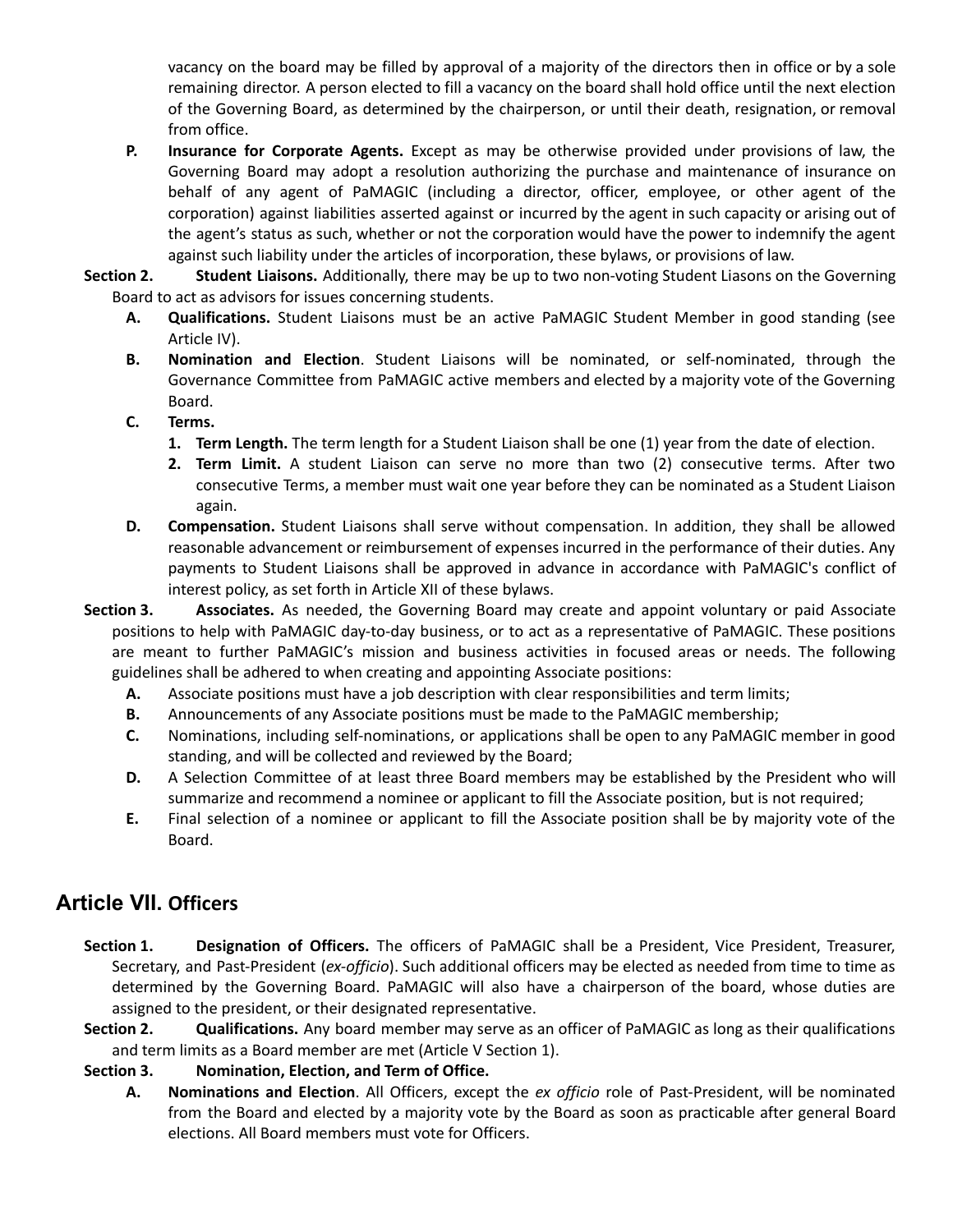**B. Term of Office.** Officer Terms are for three years, with a two consecutive term limit, after which a full-year must subside before a Board member may hold another, or the same officer position. In the event no nominations are received for an officer position, a former officer having served two consecutive terms may be nominated (including self-nomination) for the officer position. The President may become the Past-President after their term(s) are completed, as needed (see Article VII, Section 7.E).

**Section 4. Officer Duties.** While Officer duties can vary depending on experience and discretion of the Board, generally the duties are as follows:

- **A. President.** The president shall:
	- **1.** Be subject to control of the Board, shall supervise and control the affairs of PaMAGIC and the activities of the officers;
	- **2.** Perform all duties incident to their office and such other duties as may be required by law, by these bylaws, or which may be prescribed from time to time by the Board;
	- **3.** Unless another person is specifically appointed as chairperson of the Governing Board by the president, the president shall preside at all meetings of the Board and, if PaMAGIC has members, at all meetings of the members;
	- **4.** Ensure the Bylaws contained here within are followed;
	- **5.** Develop the agenda and facilitates bi-weekly Board meetings;
	- **6.** Participate as the *ex officio* Co-Chair of the Governance Committee;
	- **7.** Facilitate discussion and formulation of annual activities and initiatives;
	- **8.** Represent PaMAGIC at various events;
	- **9.** Develop annual President's letter covering Board and related activities;
	- **10.** Serve the shorter of three years, or the remainder of their term limit as a director (see Article VI Section 1.F.).
- **B. Vice President.** The vice president shall:
	- **1.** Work closely with and supports the President to facilitate PaMAGIC business and initiatives;
	- **2.** In the absence of the president, secretary, or treasurer, or in the event of their inability or refusal to act, the vice president shall perform all the duties of the president, secretary, or treasurer, and when so acting shall have all the powers of, and be subject to all the restrictions on, the president, secretary, or treasurer;
	- **3.** In the absence of the president, secretary, and/or the treasurer, or in the event of their inability or refusal to act, the vice president shall perform all the duties of the president, and when so acting, shall have all the powers of, and be subject to all the restrictions on, the president and follow Article VI Section 5 to nominate an interim secretary, and/or treasurer from present board members, whose appointment will be subject to a majority vote of the Board;
	- **4.** Have other powers and perform such other duties as may be prescribed by law, or by these bylaws, or as may be prescribed by the Governing Board;
	- **5.** Participate as the *ex officio* Co-Chair of the Membership & Outreach Committee;
	- **6.** Serve the shorter of three years, or the remainder of their term limit as a director (see Article VI Section 1.F.).
- **C. Treasurer.** The treasurer shall:
	- **1.** Have charge and custody of, and be responsible for, all funds and securities of PaMAGIC, and deposit all such funds in the name of the organization in such banks, trust companies, or other depositories as shall be selected by the Governing Board;
	- **2.** Receive, and give receipt for, monies due and payable to the corporation from any source whatsoever;
	- **3.** Disburse, or cause to be disbursed, the funds of the corporation as may be directed by the Governing Board, taking proper vouchers for such disbursements;
	- **4.** Keep and maintain adequate and correct accounts of PaMAGIC's properties and business transactions, including accounts of its assets, liabilities, receipts, disbursements, gains, and losses;
	- **5.** Exhibit at all reasonable times the books of account and financial records to any director of the corporation, or to their agent or attorney, on request therefor;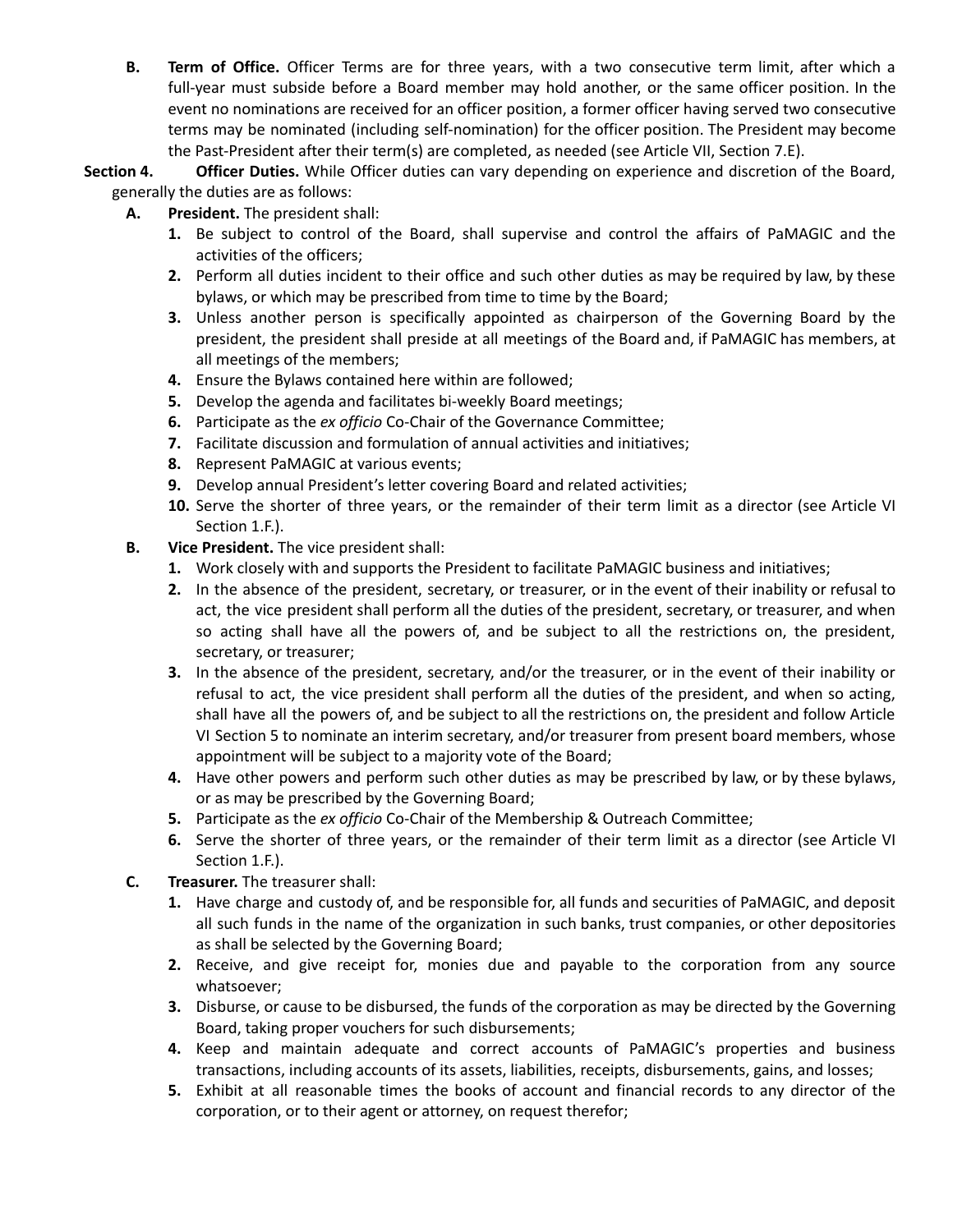- **6.** Render to the president and directors, whenever requested, an account of any or all of their transactions as treasurer and of the financial condition of the corporation;
- **7.** Prepare, or cause to be prepared, and certify, or cause to be certified, the financial statements to be included in any required reports;
- **8.** In general, perform all duties incident to the office of treasurer and such other duties as may be required by law, or by these bylaws, or which may be assigned to them from time to time by the Governing Board;
- **9.** Monitor and ensure state and federal tax/non-profit forms are filed as required;
- **10.** Participates as the *ex officio* Co-Chair of the Finance Committee;
- 11. Serve the shorter of three years, or the remainder of their term limit as a director (see Article VI Section 1.F.).
- **12. External Consultant**. In the case the position of treasurer is unable to filled from the PaMAGIC membership, or no nominated candidate receives a majority vote, an external consultant may be hired to fulfill the duties of the treasurer until such time the Governance Committee can submit new nominations of a PaMAGIC member to the Governing Board, or if the Governing Board is able to ratify a candidate. The hiring of such a consultant requires a two-thirds majority vote of the membership.
- **D. Diversity, Equity, and Inclusion (DEI) Officer.** The DEI officer shall:
	- **1.** Create and manage DEI programs and initiatives through PaMAGIC and work with PaMAGIC committees, and other external parties, as needed to further said programs and initiatives;
	- **2.** Analyze results of DEI initiatives to measure progress and suggest improvements;
	- **3.** Establish DEI goals for PaMAGIC and initiate processes through which those goals may be achieved;
	- **4.** Stay on top of trends, laws, and regulations, and other factors influencing DEI programs and initiatives pertinent to the geospatial industry and disciplines;
	- **5.** Advise the Governing Board and other PaMAGIC committees and events on matters related to diversity, equity, and inclusion;
	- **6.** Represent the organization and its continued and growing DEI efforts at relevant events and meetings;
	- **7.** In general, perform all duties incident to the DEI office and such other duties as may be required by law, or by these bylaws, or which may be assigned to them from time to time by the Governing Board;
	- **8.** Serve the shorter of three years, or the remainder of their term limit as a director (see Article VI Section 1.F.).

### **E. Secretary.**

- **1.** Certify and keep at the principal office of PaMAGIC be it digital, or otherwise the original, or a copy, of these bylaws as amended or otherwise altered to date;
- **2.** Keep at the principal office of the corporation or at such other place as the board may determine, minutes of all meetings of the directors, and, if applicable, meetings of committees of directors and of members, recording therein the time and place of holding, whether regular or special, how called, how notice thereof was given, the names of those present or represented at the meeting, and the proceedings thereof;
- **3.** Ensure that the minutes of meetings of the corporation, any written consents approving action taken without a meeting, and any supporting documents pertaining to meetings, minutes, and consents shall be contemporaneously recorded in the records of PaMAGIC. "Contemporaneously" in this context means that the minutes, consents, and supporting documents shall be recorded in the records of this corporation by the earliest of (1) the next meeting of the board, committee, membership, or other body for which the minutes, consents, or supporting documents are being recorded, or (2) sixty (60) days after the date of the meeting or written consent;
- **4.** See that all notices are duly given in accordance with the provisions of these bylaws or as required by law;
- **5.** Keep at the principal office be it digital, or otherwise of PaMAGIC a membership book containing the name and address of each and any members, and, in the case where any membership has been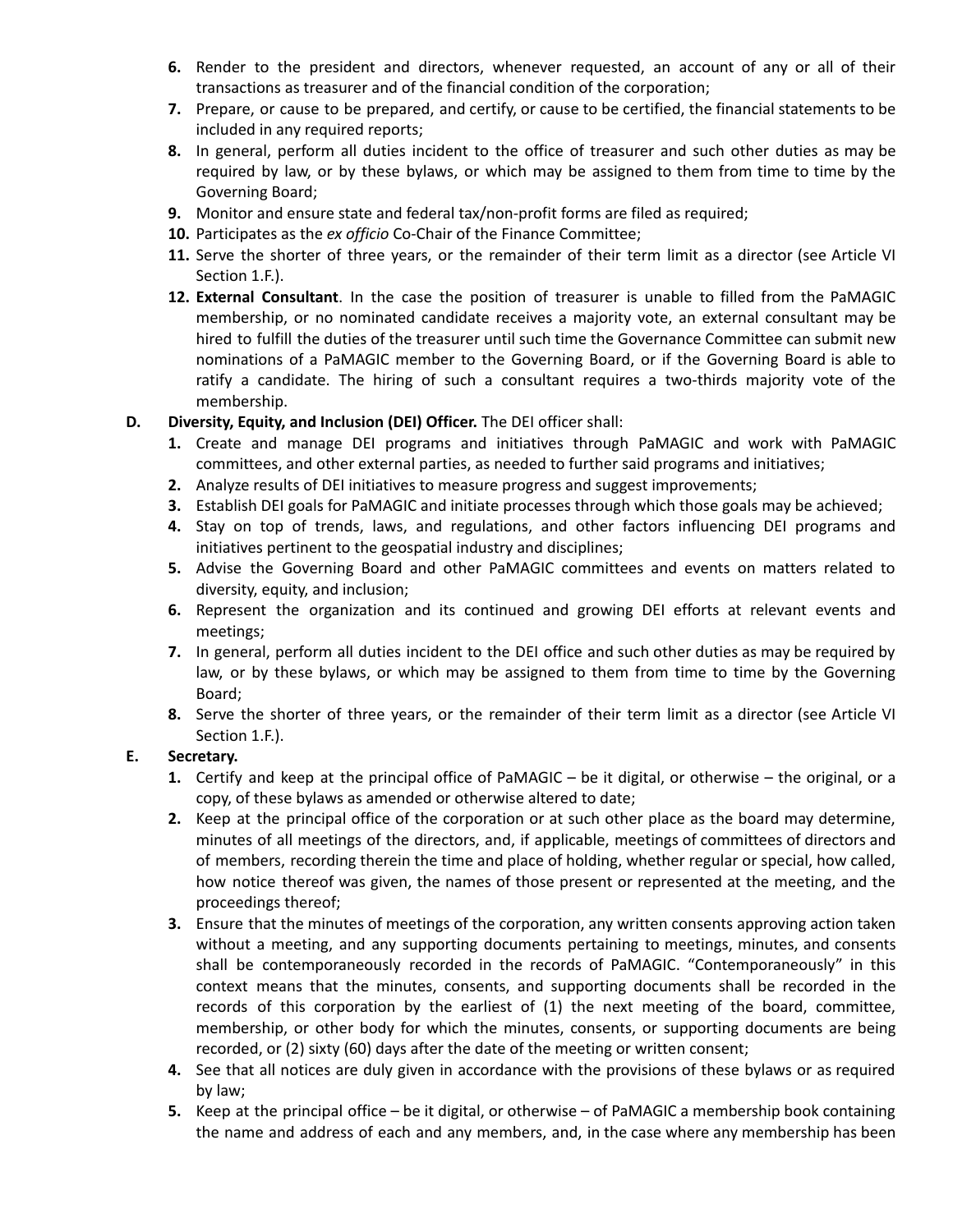terminated, they shall record such fact in the membership book together with the date on which such membership ceased;

- **6.** Exhibit at all reasonable times to any director of the corporation, or to their agent or attorney, on request therefor, the bylaws, the membership book, and the minutes of the proceedings of the directors of PaMAGIC;
- **7.** In general, perform all duties incident to the office of secretary and such other duties as may be required by law, or by these bylaws, or which may be assigned to them from time to time by the Governing Board;
- **8.** Facilitates the means for bi-weekly Board meetings;
- **9.** Participates as the *ex officio* Co-Chair of the Outreach and Programs Committee;
- **10.** Serve the shorter of three years, or the remainder of their term limit as a director (see Article VI Section 1.F.).
- **F.** Conference Coordinator. The Conference Coordinator shall:
	- **1.** Oversee, manage, and coordinate the PA GIS Conference;
	- **2.** Establish and lead a planning team for the PA GIS Conference;
	- **3.** Work with the DEI Officer to establish best-practices to ensure an engaging and equitable experience at the PA GIS Conference for all persons;
	- **4.** Network with industry, government, and academic colleagues to effectively engage those audiences at the PA GIS Conference;
	- **5.** Perform analyses to discover new ways to enhance and/or expand the conference;
	- **6.** Maintain and stay within a conference budget and work with funders and the PaMAGIC treasurer;
	- **7.** In general, perform all duties incident to a Conference Coordinator and such other duties as may be required by law, or by these bylaws, or which may be assigned to them from time to time by the Governing Board;
	- **8.** Serve the shorter of three years, or the remainder of their term limit as a director (see Article VI Section 1.F.).
	- **9.** External Consultant. In the case the position of Conference Coordinator is unable to be filled from the PaMAGIC membership, or no nominated candidate receives a majority vote, or a more experienced individual is desired, an external consultant may be hired to fulfill the duties of the Conference Coordinator. The hiring of such a consultant requires a two-thirds majority vote of the membership.
- **G. Past-President (ex-officio).** This is an as-needed position determined by the Officers of the Governing Board. The past-president can be a sitting director on the Governing Board, or an active PaMAGIC member, who once served as president of PaMAGIC, and shall:
	- **1.** Advise the President and other Officers as needed about their roles and general business of PaMAGIC;
	- **2.** May not hold another officer position if also serving as past-president;
	- **3.** Must participate as a Co-Chair of a Committee;
	- **4.** Retain their vote if they are a sitting director, but not if they no longer serve as a director;
	- **5.** Serve the shorter of a two year term limit, or a limit determined by the Officers of the Governing Board.
- **Section 5. Removal and Resignation.** Any officer may be removed, either with or without cause, by majority vote of the Governing Board, at any time. If four unexcused, as decided by the president, or their representative, meetings are accrued by any officer, they may be removed by majority vote of the Governing Board. Any officer may resign at any time by giving written notice to the Governing Board or to the president or secretary of PaMAGIC. Any such resignation shall take effect at the date of receipt of such notice or at any later date specified therein, and, unless otherwise specified therein, the acceptance of such resignation shall not be necessary to make it effective. The above provisions of this section shall be superseded by any conflicting terms of a contract that has been approved or ratified by the Governing Board relating to the employment of any officer of PaMAGIC.
- **Section 6. Compensation**. Officers of the Governing Board shall serve without compensation. In addition, they shall be allowed reasonable advancement, or reimbursement of expenses incurred in the performance of their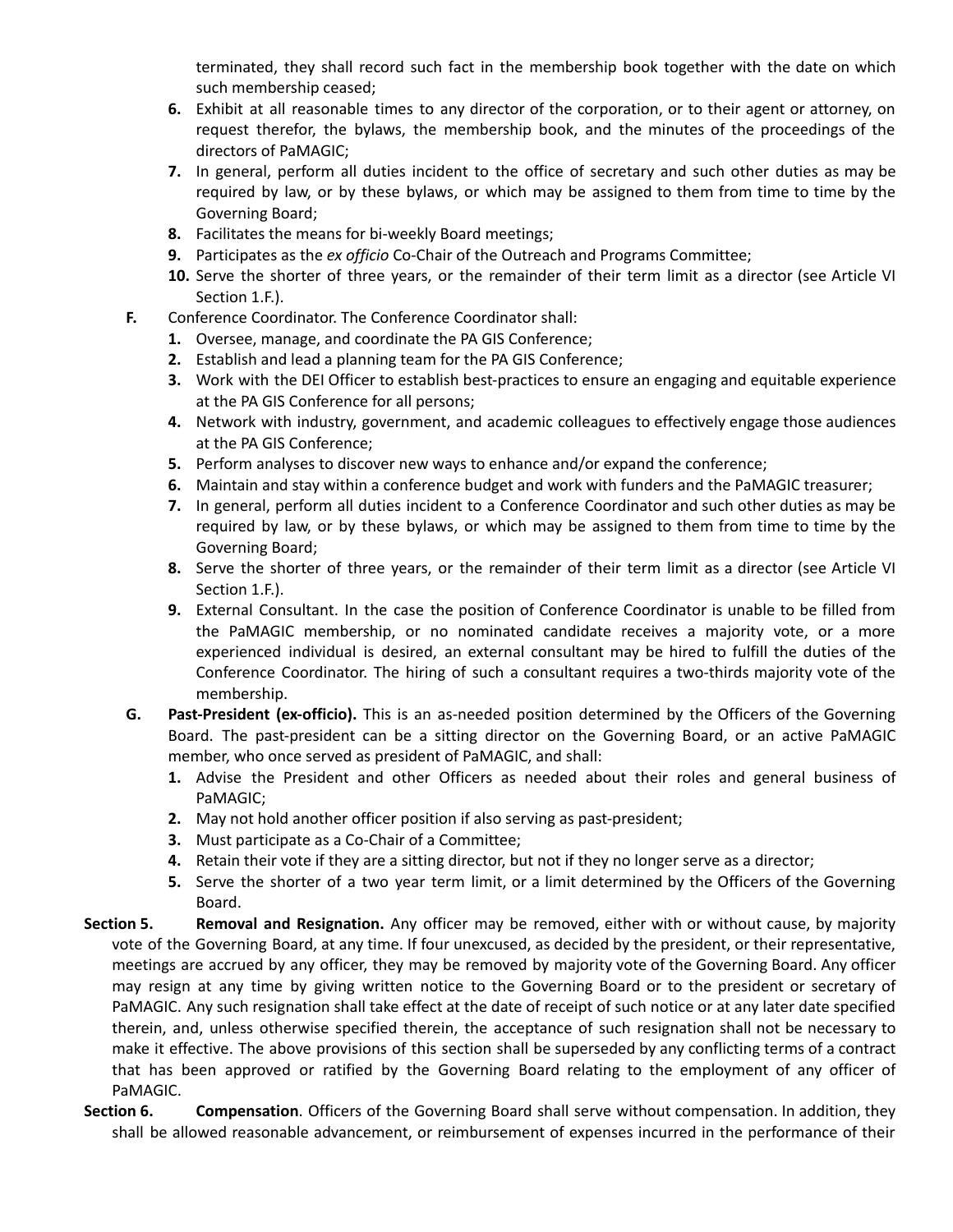duties. Any payments to officers shall be approved in advance in accordance with PaMAGIC's conflict of interest policy as set forth in these bylaws.

## **Article VIII. Committees**

- **Section 1. General.** PaMAGIC may establish Committees as directed by the Board. All Committees shall have an established charter that is reviewed annually and be chaired by one or more members of the Board plus one or more Member-at-large to ensure direction and guidance relative to the goals and objectives of PaMAGIC and strategic plan. Regular reports on Committee activities and accomplishments should be prepared and presented to the Board at business and general membership meetings, and may be requested at any time by the Board.
- **Section 2. Standing Committees.** PaMAGIC will maintain six (6) standing Committees that are intended to further the business tasks, goals, and objectives of PaMAGIC. These committees may consist of persons who are not also members of the board. Existing standing committees include:
	- **A. Governance Committee.** The Governance Committee shall address the framework that structures PaMAGIC and the Board of Directors and how the organization operates, and solicit nominations and self-nominations of PaMAGIC members for elected positions. Additionally, the Governance Committee manages PaMAGIC awards. This committee shall report any recommendations to the Board of Directors.
	- **B. Membership and Outreach Committee.** The Membership and Outreach Committee shall be advocates for PaMAGIC members and benefits to the membership, work to acquire and sustain the membership for PaMAGIC with a focus on under-represented populations, and function as the communication arm of PaMAGIC. The Committee will handle communication across all social media channels, email listservs and will be responsible for handling other forms of public- and membership-focused outreach.
	- **C. Finance Committee.** The Finance committee has charge and custody of, and be responsible for, all funds and securities of the organization, and deposit all such funds in the name of the organization in such banks, trust companies, or other depositories as shall be selected by the board of directors.
	- **D. Education Committee.** The purpose of the Education Committee is to provide a vehicle for PaMAGIC to educate communities, governments, and corporations in the development of Geographic Information Systems/Science (GIS and GIScience, respectively) and GIS data, and to be an advocate and voice for geospatial education within the state. This committee will also focus on Diversity, Equity, or Inclusivity (DEI) issues in geospatial education.
	- **E. Professional Development Committee:** The purpose of the Professional Development Committee will facilitate networking, advocating for continuing education opportunities, and compiling a yearly status report on the current geospatial industry and projected trends.
	- **F. Technology Committee.** The purpose of the technology committee is to administer and manage the online presence, accounts, and software for PaMAGIC, and coordinate online content with other committees and organizations as needed.
- **Section 3. Special Committees.** Special Committees are committees that have been established by the Board to address a specific issues or topics. Special committees, by a 2/3 majority vote of the board, can be established as standing committees regardless of the longevity of said committee.
- **Section 4. Meetings and Action of Committees.** Meetings and action of committees shall be governed by, noticed, held, and taken in accordance with the provisions of these bylaws concerning meetings of the Governing Board, with such changes in the context of such bylaw provisions as are necessary to substitute the committee and its members for the Governing Board and its members, except that the time for regular and special meetings of committees may be fixed by resolution of the Governing Board or by the committee. The Governing Board may also adopt rules and regulations pertaining to the conduct of meetings of committees to the extent that such rules and regulations are not inconsistent with the provisions of these bylaws.

# **Article IX. General Membership Meetings**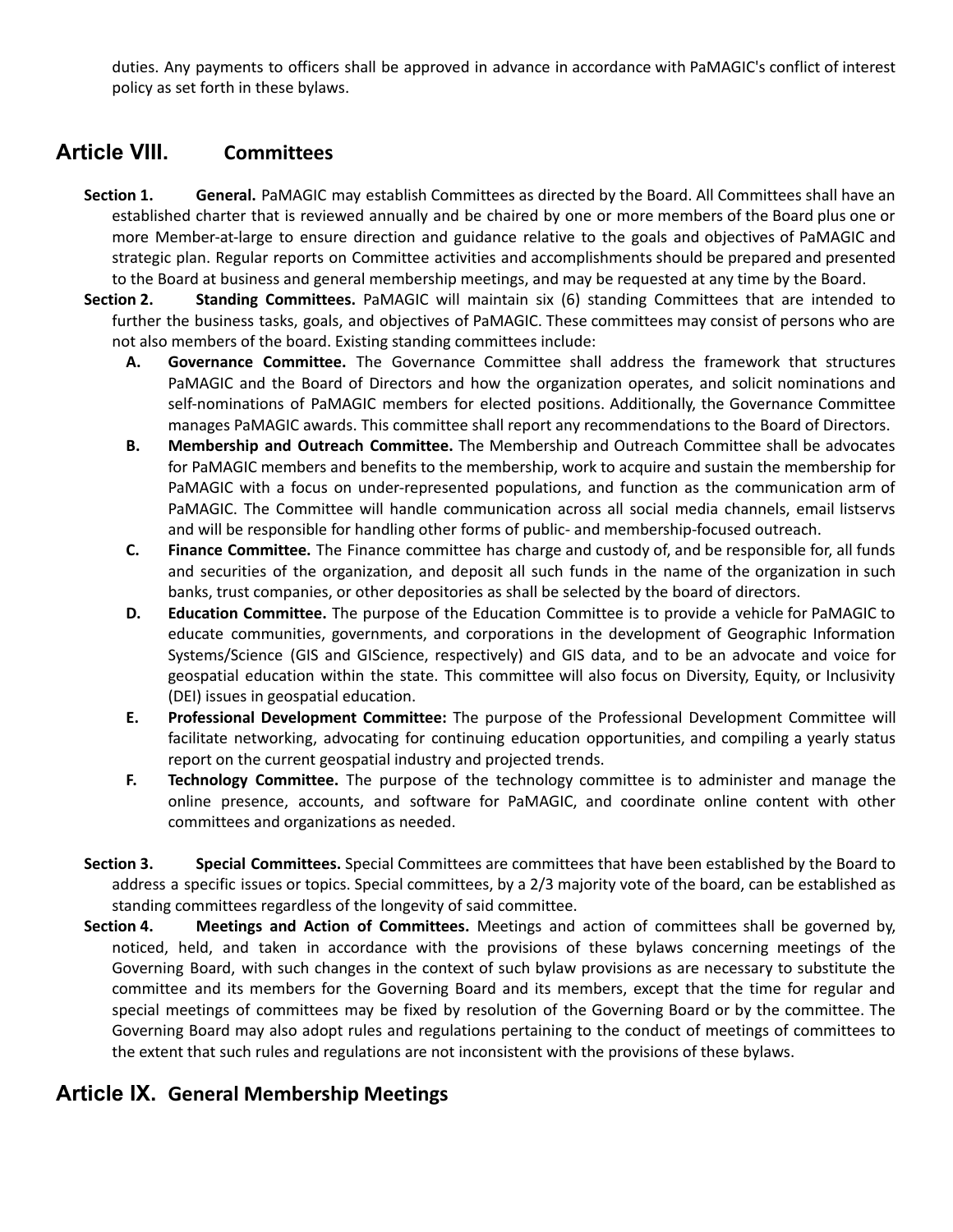PaMAGIC will hold a minimum of one General Membership business meeting per calendar year. This annual business meeting will occur at a time and place determined by the Board. At least two officers must preside over the business meeting. If deemed necessary by the Governing Board, additional business meetings may be called by the President, or chairperson. General business meetings shall be announced to the General Membership and provide adequate opportunity for the membership to attend. Minutes of all meetings will be documented by an appointed scribe and made available to the General Membership by the Secretary.

# **Article X. Execution of Instruments and Fiscal Responsibilities**

**Section 1. Execution of Instruments.** The board of directors, except as otherwise provided in these bylaws, may by resolution, authorize any officer or agent of the corporation to enter into any contract or execute and deliver any instrument in the name of and on behalf of PaMAGIC, and such authority may be general or confined to specific instances. Unless so authorized, no officer, agent, or employee shall have any power or authority to bind PaMAGIC by any contract or engagement or to pledge its credit or to render it liable monetarily for any purpose or in any amount.

**Section 2. Fiscal Year.** The fiscal year shall be from January 1 to December 31.

### **Section 3. Income.**

- **A.** PaMAGIC shall function in a non‐profit manner, taking in sufficient income to cover its costs of operation and maintain cash reserves to meet its commitments and contingencies;
- **B.** No part of the net income of PaMAGIC shall inure to the benefit of or be distributable to its Members, Board, Officers, or other private persons, except that the Association shall be authorized and empowered to pay reasonable compensation for services rendered.

### **Section 4. Contractual Obligations.**

- **A.** Contracts entered into on behalf of the Association must be signed by the President, or the president's designated representative as recorded in the minutes or communicated to the Secretary, and Treasurer;
- **B.** Any contract for which the Association's monetary outlay would be in excess of the greater of \$250 or 10% of available funds for the organization shall require approval of the Board;
- **C.** The Treasurer shall receive all copies of signed contracts and keep said contracts on file.

**Section 5. Budget.** The Board shall adopt a budget for each fiscal year and shall manage income and expenses in order to avoid a deficit for the year.

#### **Section 6. Banking.**

- **A.** All funds of PaMAGIC shall be deposited to the credit of PaMAGIC in a bank as the Board designates;
- **B.** All checks, drafts, or notes issued in the name of PaMAGIC shall be signed by the Treasurer, President, or Vice President;
- **C.** The Board may accept on behalf of PaMAGIC any contribution, gift, bequest, or device for the general purposes or for any special purpose of PaMAGIC.
- **Section 7. Gifts.** The Governing Board may accept or reject on behalf of PaMAGIC any contribution, gift, bequest, or devise for the nonprofit purposes of this corporation.
- **Section 8. Sponsors.** Individuals, organizations, or businesses may choose to sponsor PaMAGIC activities by donating a sum of money, goods, or services. Sponsors may be afforded discounted rates for advertisements placed in newsletters, directories, and website pages, and may be offered a specific number of individual memberships to be used by their employees as individuals. All sponsors must be approved by a majority of the Governing board.

### **Section 9. Financial Records.**

- **A.** PaMAGIC shall keep complete financial records as either hard-copy or electronic files with appropriate backups of all accounts;
- **B.** Financial decisions shall be recorded in Board or Committee meeting minutes.

## **Article XI. Corporate Records and Reports**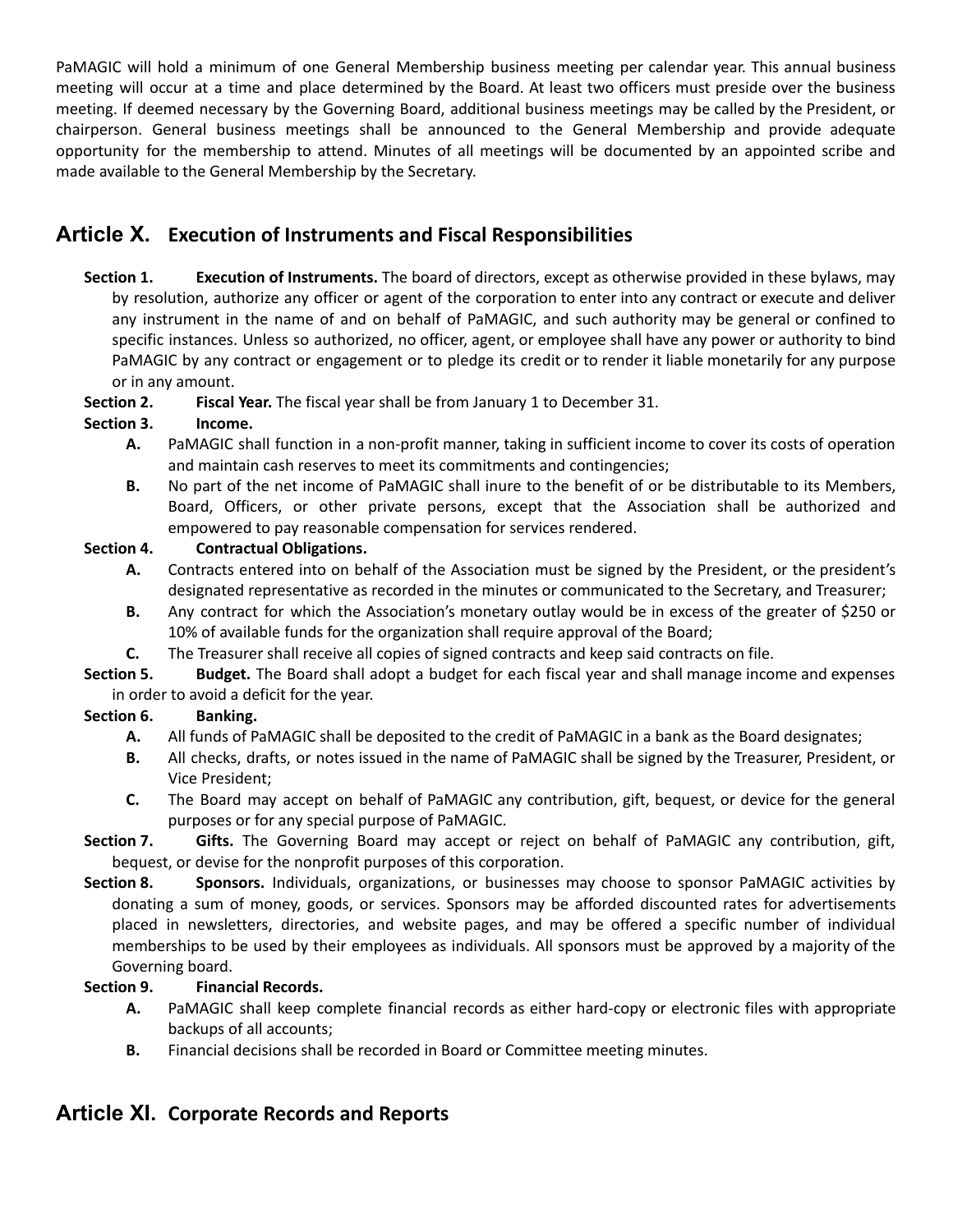**Section 1. Maintenance of Corporate Records.** The corporation shall keep shared virtual document library or at such other place as the board may determine:

- **A.** Minutes of all meetings of directors, committees of the board, and, if PaMAGIC has members, of all meetings of members, indicating the time and place of holding such meetings, whether regular or special, how called, the notice given, and the names of those present and the proceedings thereof;
- **B.** Adequate and correct books and records of account, including accounts of its properties and business transactions and accounts of its assets, liabilities, receipts, disbursement gains, and losses;
- **C.** A copy of the PaMAGIC's articles of incorporation and bylaws as amended to date, which shall be open to inspection by the members, if any, of the corporation at all reasonable times during office hours.

**Section 2. Directors' Inspection Rights.** Every director shall have the absolute right at any reasonable time to inspect and copy all books, records, and documents of every kind and to inspect the physical properties of the corporation, and shall have such other rights to inspect the books, records, and properties of this corporation as may be required under the articles of incorporation, other provisions of these bylaws, and provisions of law.

- **Section 3. Public Inspection Rights.** Any member of the community, community being defined as someone residing in the Commonwealth of Pennsylvania, or any member of PaMAGIC, shall have the following inspection rights, for a purpose reasonably related to such person's interest as a citizen, organization, or group, or as required by law:
	- **A.** To inspect at any reasonable time the books, records, or minutes of proceedings of the members or of the board or committees of the board, a written demand detailing a purpose reasonably related to such person or groups interest, must be sent to the secretary of PaMAGIC by the individual, organization, or group.
- **Section 4. Right to Copy and Make Extracts.** Any inspection under the provisions of this article may be made in person or by agent or attorney and the right to inspection shall include the right to copy and make extracts.
- **Section 5. Periodic Report.** The board shall cause any annual or periodic report required under law to be prepared and delivered to an office of the Commonwealth of Pennsylvania or to the members, if any, of PaMAGIC, to be so prepared and delivered within the time limits set by law.

## **Article XII. Conflict of Interest and Compensation Approval Policies**

**Section 1. Purpose of Conflict of Interest Policy.** The purpose of this conflict of interest policy is to protect this tax-exempt organization's interest when it is contemplating entering into a transaction or arrangement that might benefit the private interest of an officer or director of the corporation or any "disqualified person" according to law. This policy is intended to supplement but not replace any applicable state and federal laws governing conflict of interest applicable to nonprofit and charitable organizations.

#### **Section 2. Definitions**

- **A. Interest.** For purposes of this provision, the term "interest" shall include personal interest, interest as director, officer, member, stockholder, shareholder, partner, manager, trustee or beneficiary of any concern and having an immediate family member who holds such an interest in any concern.
- **B. Concern.** The term "concern" shall mean any corporation, organization, association, trust, partnership, limited liability entity, firm, person or other entity other than PaMAGIC.
- **Section 3. Conflict of Interest Policy.** No director or officer of the organization shall be disqualified from holding any office in the organization by reason of any interest in any concern. A director or officer of the organization shall not be disqualified from dealing, either as vendor, purchaser or otherwise, or contracting or entering into any other transaction with the organization or with any entity of which the organization is an affiliate. No transaction of the organization shall be voidable by reason of the fact that any director or officer of the organization has an interest in the concern with which such transaction is entered into, provided:
	- **A.** The interest of such officer or director is fully disclosed to the board of directors;
	- **B.** Such transaction is duly approved by the board of directors not so interested or connected as being in the best interests of the organization;